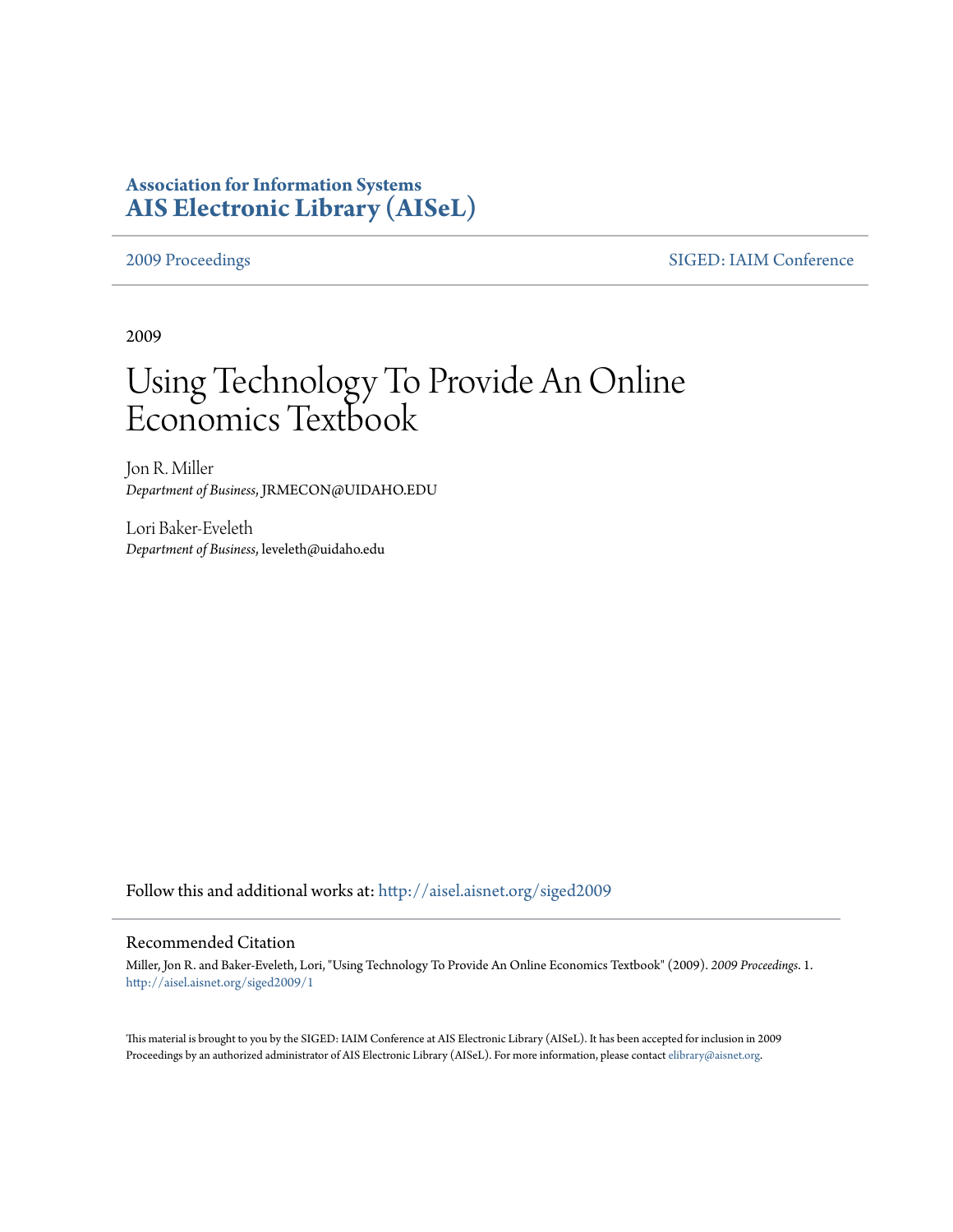#### **USING TECHNOLOGY TO PROVIDE AN ONLINE ECONOMICS TEXTBOOK**

Jon R. Miller Department of Business University of Idaho jrmecon@uidaho.edu

Lori Baker-Eveleth Department of Business University of Idaho leveleth@uidaho.edu

#### **Abstract:**

College textbook costs have risen in the last decade. The development and use of encyclopedic introductory textbooks creates higher monetary cost for students. One method to lower costs is a custom, professor-written online textbook. Issues related to reading an online textbook are explored and future research discussed.

**Keywords:** online, textbook, economics, business education, cost

#### **I. INTRODUCTION**

College costs for tuition and fees have risen over the last three decades (1978-2009). With the rise in tuition and fees has also been a rise in textbook costs. This creates added financial pressure for college students and their families. Average college textbooks cost \$125 with many texts not resalable on the used textbook market. In a typical year of classes, the total textbook cost can be close to \$1,000 (Christopher, 2009; Rampell, 2008). The prices of college textbooks have increased twice as fast as the consumer price index, an average of 6% per year, according to the U.S. Government Accountability Office (2005).

A variety of proposals have been offered to address textbook cost, such as using an extensive electronic materials library, free e-books, textbook rentals, and advertising-supported books (Blumenstyk, 2008; Christopher, 2009; King, 2009; Kingsbury and Galloway, 2006; Rampell, 2008). In addition to rising textbook costs, the relationship between the textbook and the course must be considered. If a textbook is purchased, a student wants to feel like it will be used. What happens when the course outline doesn't match the text or doesn't explain some of the material?

In a traditional introductory course such as economics or management, the text often doesn't flow with the desired course outline. Typical introductory textbooks have a tendency to be big and encyclopedic (Siegfried et al., 1991). Introductory history textbooks present historical knowledge as conclusions without exhibiting the research and deliberation embedded in the conclusions (Voelker, 2008). Without a connection between the course and the textbook, students may decide not to purchase the textbook.

Supplements produced by textbook publishers also affect the cost. Supplements add features to the text such as DVD's, website resources and video clips, all bundled with the textbook. These additional resources increase the price of the text, because of the added time and effort required to develop them (Kingsbury and Galloway, 2006).

Traditional hard copy textbooks from publishers are limited in how quickly they can correct errors or make updates to the textbook (Larson, 2002). The length of time to correct errors is usually dependent on the publisher for revisions. Therefore, mistakes in a textbook can take three or four years to correct. In addition, to save money, cost-conscious students might purchase an older edition of a book not realizing errors are present. Some of these problems can be lessened if publishers adopt the use of a companion web site, which is used (among other things) to highlight errors discovered after the book was published.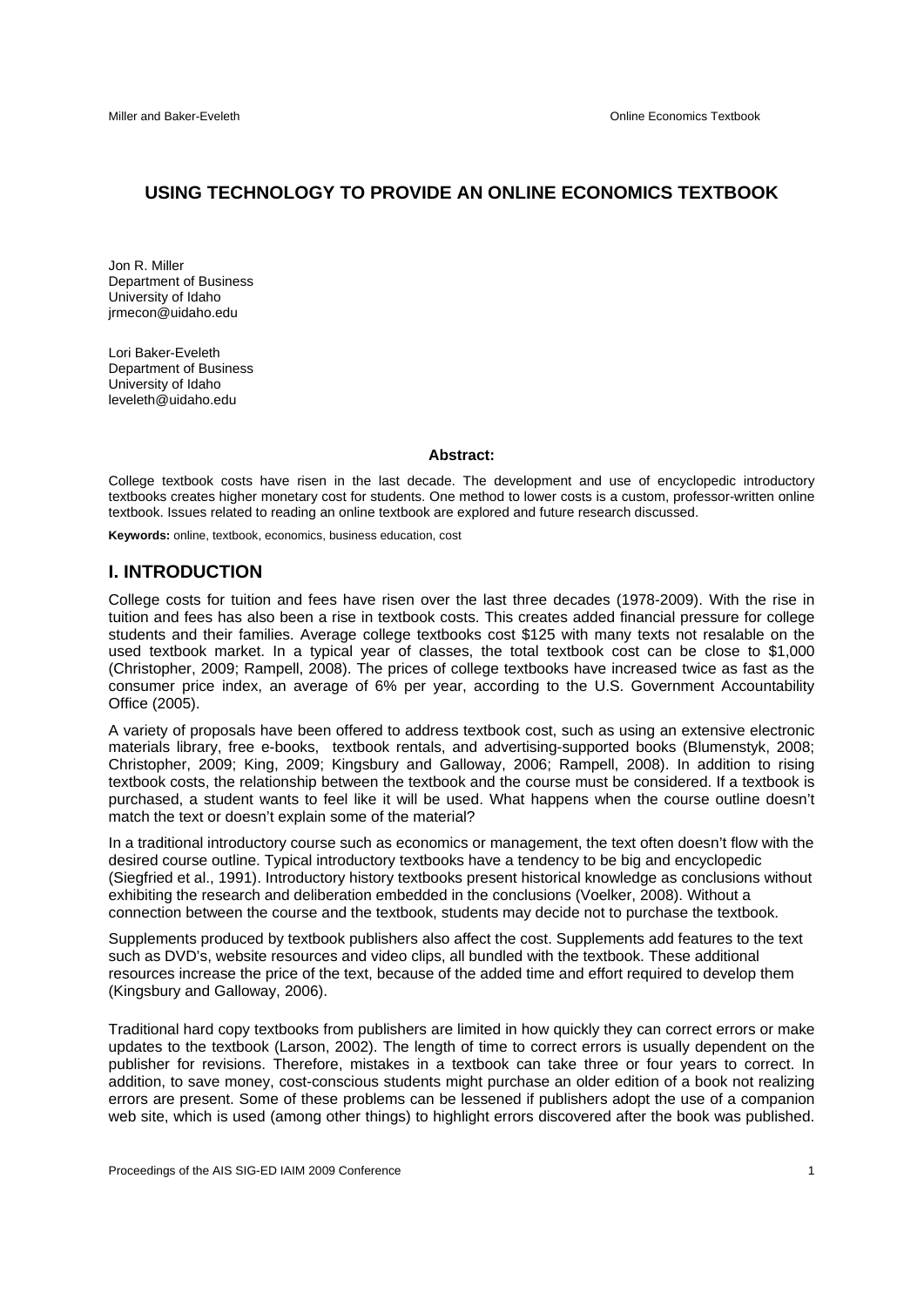It is not as good as a new revision, but it is fast and doesn't require the long waiting period for the new edition to be published.

In an effort to report on experience with an alternative to the traditional textbook, we report here on students at a residential-based, medium-sized, four-year university who used a custom professor-written online textbook. It was used in an introductory economics course where students had access to the text at the course website. The student could access the textbook by downloading the complete text to a computer, printing if desired, or reading the document online. This study investigates the value of the online textbook and how students used the textbook.

The next section discusses the issues about online textbooks. Information on the value of the textbook as a learning tool from multiple course sections is provided, as is information on how students read the text. Finally, we offer some concluding comments and suggestions for future research.

#### **II. LITERATURE REVIEW**

The textbook serves an important purpose in the classroom particularly when average class sizes are over 60 students. A challenge in large classes is the ability of the instructor to answer students' questions (Sweeney, Siegfried, Raymond, and Wilkinson, 1983). Due to the ratio of one faculty member to many students, often students need to acquire additional content and clarification outside of the classroom from different sources such as textbooks. With a variety of content access methods available–traditional hard copy textbooks, electronic textbooks, web-based materials and web-search engines–there are additional opportunities to reach students outside of the classroom and increase the understanding of and engagement with class material (Johnson and Harroff, 2006; Rampell, 2008). Different learning styles also suggest that providing different ways of accessing classroom content is advantageous for learning (Dorn, 2007; Huon, Spehar, Adam, and Rifkin, 2007).

Moving toward electronic access of content allows material to be updated or corrected more frequently than waiting for a new edition from the publisher. An issue with traditional texts is that by the time the material is published, it is out of date (Stewart, 2009). This is especially problematic in some dynamic fields, such as information systems or technology, where the rate of change in material is very rapid, or in economics, where events such as the recent financial crisis change the nature of fiscal and monetary policy.

Providers of electronic content access are experimenting with different, lower-cost text pricing models. Some are free, while others have a quarterly or semester fee, or request a donation to a cause/program (Beezer, 2009; Rampell, 2008; Stewart, 2009). A new digital publisher, Flat World knowledge (Flat World Knowledge), is providing interactive, electronic material and is providing it free of charge in a time-limited, online-only format. Other versions of the text, including a bound print format, are available for a fee. The University of Phoenix consolidated all course textbooks in an electronic library, charging \$75 a semester for electronic access to any textbook (Blumenstyk, 2008). Open source programs, such as GNU Free Documentation License (GFDL), allow the authors of the content as well as readers to make suggestions and note errors and corrections (Beezer 2009). Safari Books Online (Safari Books Online Index) allows students to electronically access many online books and other learning materials, including searching, browsing, copying, saving and printing parts of the materials.

In spite of advantages in terms of cost, timeliness of corrections and changes, and multiple methods of displaying content, the shift to electronic material has been slow. The lack of comfort reading from the computer has slowed the acceptance of electronic textbooks (Carlson, 2005; Nelson, 2008). Eye strain from a computer screen and back and neck problems are a concern (Crawford, 2006). Although new electronic readers such as Amazon's Kindle have improved the ability to read electronic textbooks, students were "trained" to use traditional textbooks (Carlson, 2005). Many students want to be able to pick up the textbook as needed, as opposed to being tethered to a computer.

Resistance to electronic texts might be waning, however. The rising cost of tuition and the current economic downturn will likely have an effect on colleges and universities in the future (Debolt, 2008). An increase in tuition will influence students when they purchase their textbooks. Cech (2008) suggests that students facing rising costs may soon be willing to switch methods. Computer ownership, the Internet,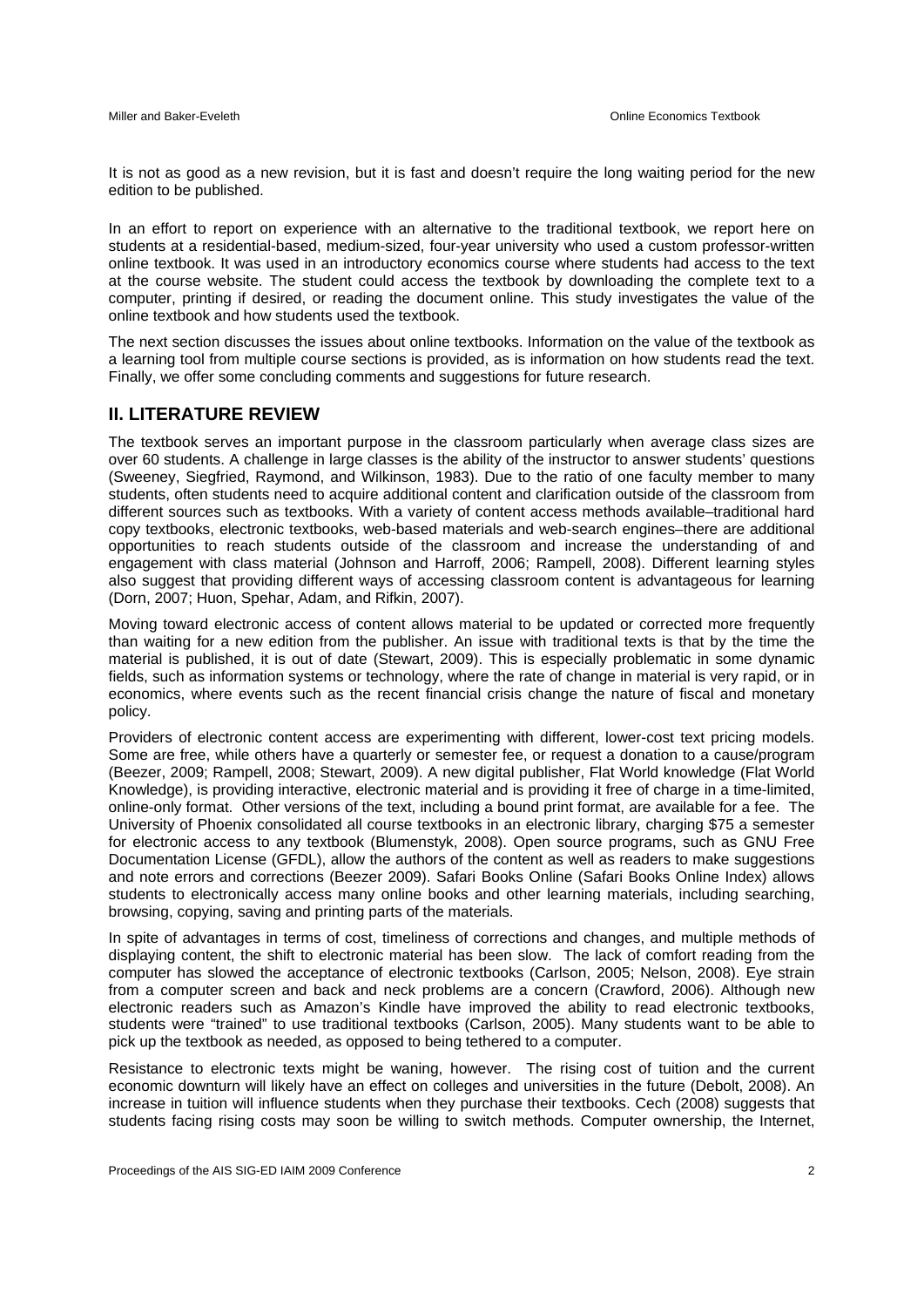social networking, and short text messaging have become ubiquitous for most current college students (Ellison, Steinfield, and Lampe, 2007). Their acceptance of various communication devices and technology creates the possible impetus for change in college textbooks.

Changing the mechanism for reading textbooks (to electronic) allows an environment where students can interact and engage with the material in a different way. Most digital books are searchable, can be highlighted like a traditional textbook, and often have a comment box or annotation ability on the pages (Ravid, 2008). Many technologies being used in education can be used to enhance students' ability to interact and collaborate with other students as well as the professor (Contreras-Castillo, Favela, Perez-Fragoso, and Santamaria-del-Angel, 2004; Hall andGraham, 2004; Paxhia, 2008). Augmenting the learning experience by using technologies such as wikis helps shift content development from the publishers to faculty, instructors and students (Ravid, 2008). Electronic content is easier to find in an online environment (like Blackboard or Moodle) where students can link to the material. Discussion of the material, particularly if the content is controversial or debatable, engages students more in the material (Conole, Dyke, Oliver, andSeale, 2004; Soekijad, Veld, and Enserink, 2004). Orrill (2000) classifies these types of interactions as learning objects, where knowledge is co-constructed by those interacting with the material based on authentic problems and issues, increasing the motivation to learn. Learning objects are advantageous because of the portability to other learning environments (Koper and Manderveld, 2004). One-time use objects, such as standard hard copy textbooks, are limited in portability.

As discussed above, the impetus for change from traditional textbooks to electronic content is increasing, but the transition is not without challenges. The readability of electronic content, ties to the computer, and breaking the tradition of hard copy textbooks are important considerations which will continue to affect the acceptance of electronic content. Additionally, faculty who develop textbook materials take time away from other activities (e.g., research).

In the next section, a discussion of the analysis of whether a particular online text was a valuable learning tool from multiple course sections is provided. Limitations, conclusions and suggestions for future research are then discussed.

### **III. OUTCOMES AND REALIZATIONS**

Outcomes from the use of a custom, professor-written online economics textbook included reduction in the cost of textbooks to students, better linking of the course material to the flow of the textbook (versus the other way around), and having a more accurate textbook with frequent updates. College tuition is on the rise and financially strapped students will look for ways to reduce costs. Textbook costs can be reduced by borrowing textbooks, buying used copies, or not buying the textbook at all. Faculty can't control whether students use a text, better linking the textbook to the course and more frequent updates can increase the likelihood that they will use it.

An initial, voluntary anonymous questionnaire was given to students in the spring of 2005. The response rate was nearly 100% as questionnaires were distributed three times in the last week of class. Students were interested in changing to a cheaper on-line textbook format, as 53% agreed or strongly agreed with preferring an online textbook. Around 25% of the students disagreed or strongly disagreed with preferring an online text. These respondents did not indicate why they preferred a traditional text and further exploration is needed.

Developing a custom online text presents many challenges. Traditional introductory economics courses are split into micro and macro topics. In this context, the economics course covered both topics in one semester. The textbook had twelve chapters to correspond to the major topics in the course's forty-five modules. Each module contained a video introduction by the author, a combination of motivation, overview and help with the complex aspects of the module. The course and textbook covered a wide variety of standard introductory economics topics. The coverage of the text, while very similar to national standards, conforms exactly to the course schedule and organization. Topic omissions from the course (and text), such as price discrimination, foreign exchange rates and the balance of payments, and productivity and economic growth are covered in an additional two-credit junior-level Managerial Economics course taken by all business majors. Fifty economic vignettes appear across the modules, available in either print or streaming audio form. At the time of text development, the economic vignettes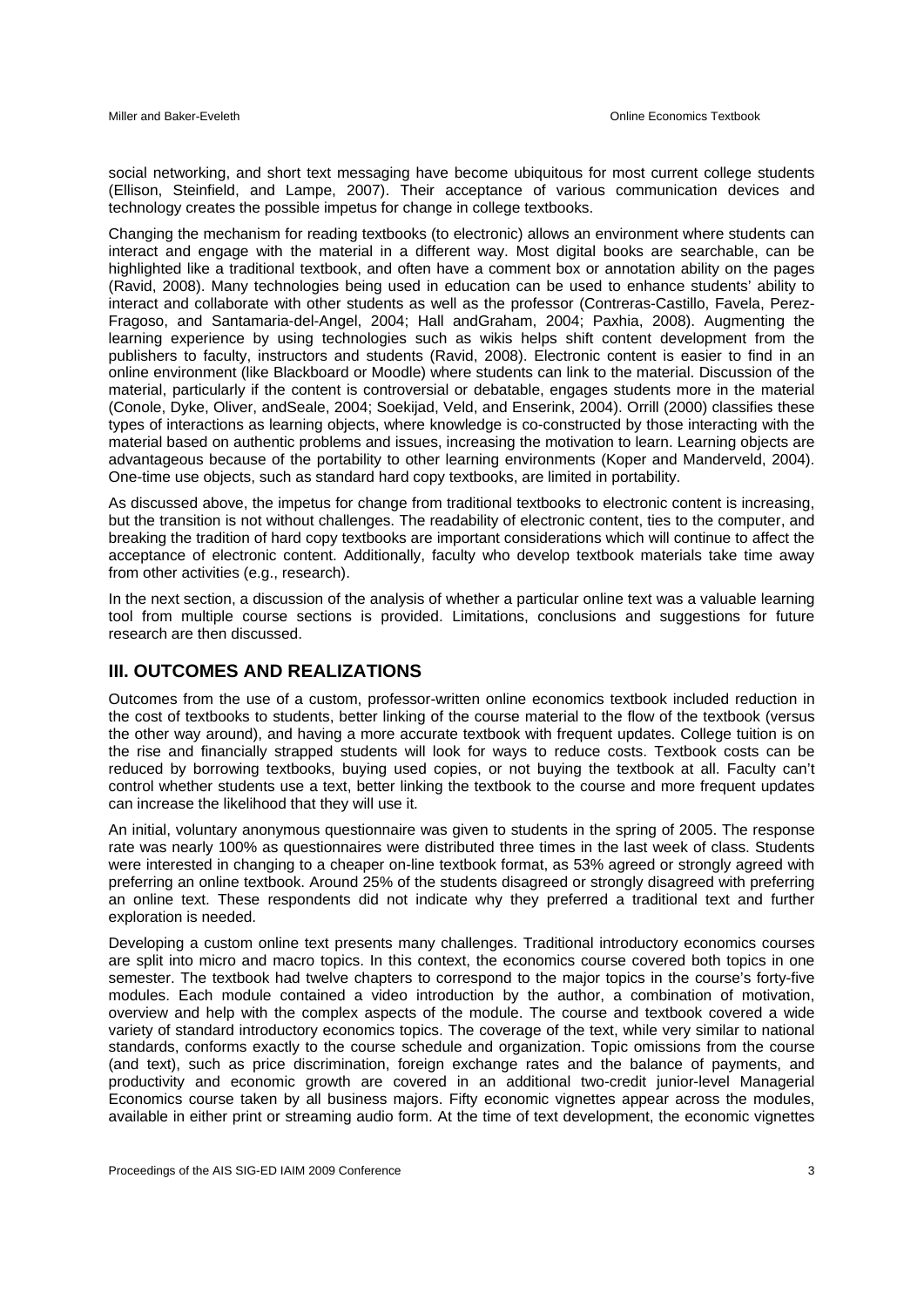were being used in other courses and were not included in the online text itself so all students could easily access the cases. The content of both the course and text has changed little over the period of this study, 2005 – 2009.

After development and implementation of a custom, professor-written online textbook, additional data were collected in Fall 2005, Spring 2006 and Spring 2009. The Fall 2005 section was an in-person class and the two spring sections were online. Again, the survey was voluntary and anonymous. The response rates was nearly 100%, as questionnaires were distributed three times in the last week of class. Previous nonresponders were sought out by asking if those who had not responded would like to fill out a questionnaire. In all cases, the voluntary nature of the response, anonymity and confidentiality were offered and enforced.

As seen in Table 1, most students agreed or strongly agreed that the online economics textbook was a valuable learning tool, 86% in Fall 2005, 78% in Spring 2006, and 89% Spring 2009. The questionnaires were identical in all semesters. A few students thought the text was not valuable, 1.9%, 7.1%, and 3% in 2005, 2006 and 2009, respectively. No student in any year strongly disagreed that the text was a valuable learning tool. In preparation for the launch of the online text, students were asked about their current hard copy text as a valuable learning tool, and 52% agreed or strongly agreed that it was. Approval levels increased dramatically for the online text.

Table 1. Student Responses to the Statement, "The Online Text was a Valuable Learning Tool."

| Term      | <b>Strongly Agree</b> | Aaree | Neutral | Disagree | <b>Strongly Disagree</b> |
|-----------|-----------------------|-------|---------|----------|--------------------------|
| Fall 05   | 34.0%                 | 52.4% | 10.7%   | 1.9%     | $0.0\%$                  |
| Spring 06 | 21.4%                 | 56.3% | 14.3%   | $7.1\%$  | $0.0\%$                  |
| Spring 09 | 37.1%                 | 51.6% | $8.0\%$ | $3.0\%$  | $0.0\%$                  |

While all students paid for the text in a course fee, each had a choice on how read the textbook. Students could download the entire text and read it from a computer screen, print the text and read hard copies, or read the text online (active internet connection). A subtle change has occurred from the fall of 2005 to the spring of 2009. The two methods of reading online have increased and the printing of the text has decreased. We see in Table 2 that online use increased from 29.6% in 2005 to 38.8% in 2009.

| Геrm      | Printed | Downloaded to computer | Read   | <b>Printed parts</b> | Didn't use the |
|-----------|---------|------------------------|--------|----------------------|----------------|
|           | text    | and read online        | online | and read online      | text           |
| Fall 05   | 57.4%   | 14.6%                  | 14.6%  | 12.6%                | 0%             |
| Spring 06 | 59.8%   | 12.5%                  | 9.8%   | 11.6%                | 0%             |
| Spring 09 | 42%     | 19.4%                  | 19.4%  | 6.5%                 | 0%             |

|--|

Usability and readability of any textbook is a concern but little research has addressed how to assess textbook usability (Page-Thomas, 2006; Preece, 2000). Online methods can certainly reduce costs and it is suggested in the literature that it might also affect the usability (see, e.g., (Balas, 2006; Carlson, 2005; Crawford, 2006; Johnson and Harroff, 2006). If students have trouble using a new text, or if it lacks necessary content to succeed in a course, the student "grapevine" would recommend not purchasing the textbook. In the introductory economics course, a sampling of three semesters with approximately 250 undergraduate students responded that a custom, professor-written online was a valuable learning tool (Table 1). Inference can be made that the online textbook was valuable because it was usable, readable and coordinated with the flow of the course.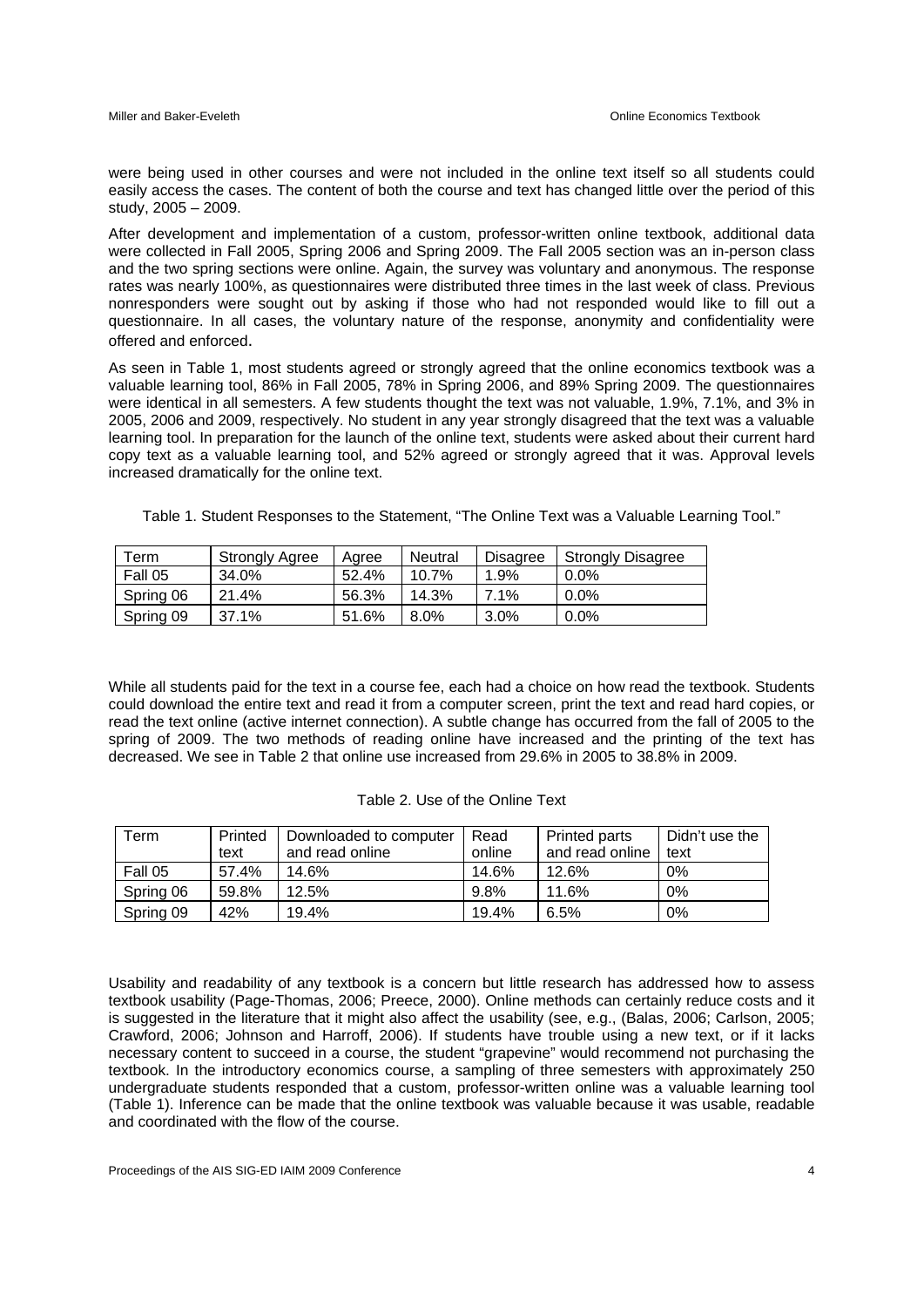As mentioned above, a benefit of an online textbook is the speed at which it can be updated and changed. Updating of the online textbook to include current events and corrections was relatively easy in this case and appeared seamless to students. For example, the current economic crisis was a development that needed to be added to the text. The online framework facilitated this addition in a timely manner.

Although many of the desired outcomes were realized from the development and implementation of an online textbook; there is a need for additional research. To better understand student's decision-making on choosing one reading method over another, cost as a factor, and the usability and readability of online textbooks, a university-wide questionnaire is being created. The questionnaire will be distributed via email to all students registered for the fall semester. Additional results will be included in a future paper by the authors.

#### **IV. REFERENCES**

Balas, J. L. (2006). Are e-books finally poised to succeed? *Computers in Libraries, 26*(10), 34-36.

Beezer, R. (2009). The truly free textbook. *EduCause Review, 44*(1), 23-24.

- Blumenstyk, G. (2008, June 13). To cut costs, ought colleges look to for-profit models? *Chronicle of Higher Education,* pp. A19-20.
- Carlson, S. (2005, February 11). Online textbooks fail to make the grade*. Chronicle of Higher Education,* pp. A35-36.
- Cech, S. J. (2008, July 30, 2008). Textbooks moving into cyberspace. *Education Week, 27,* 6.

Christopher, L. C. (2009). Academic Publishing: Digital alternatives to expensive textbooks, *Seybold Online* (Vol. 8, pp. 11-14).

- *College Textbooks: Enhanced Offerings Appear to Drive Recent Price Increases: GAO-05-806*. (2005). Government Accountability Office.
- Conole, G., Dyke, M., Oliver, M., and Seale, J. (2004). Mapping pedagogy and tools for effective learning design. *Computers & Education, 43*(1-2), 17-33.
- Contreras-Castillo, J., Favela, J., Perez-Fragoso, C., and Santamaria-del-Angel, E. (2004). Informal interactions and their implications for online courses. *Computers & Education, 42*(2), 149-168.

Crawford, W. (2006, October). Why aren't ebooks more successful? *EContent, 29,* 44.

- Debolt, D. (2008). Tuition at American Colleges Rose Moderately*. Chronicle of Higher Education,* p. 26. Dorn, R. I. (2007). Online versus hardcopy textbooks. *Science, 315*(5816), 1220.
- Ellison, N. B., Steinfield, C., andLampe, C. (2007). The Benefits of Facebook ''Friends:'' Social Capital and College Students' Use of Online Social Network Sites. *Journal of Computer-Mediated Communication, 12*(4), 1143-1168.

*Flat World Knowledge*. (n.d.). Retrieved from Flat World Knowledge: http://www.flatworldknowledge.com/

- Hall, H. and Graham, D. (2004). Creation and recreation: motivating collaboration to generate knowledge
- capital in online communities. *International Journal of Information Management, 24*(3), 235-246. Huon, G., Spehar, B., Adam, P., and Rifkin, W. (2007). Resource use and academic performance among first year psychology students. *Higher Education, 53*, 1-27.
- Johnson, C., and Harroff, W. (2006). The new art of making books. *Library Journal, 131*(Spring Supplement), 8-12.
- King, P. (2009, April 23, 2009). A textbook case of renting books*. The Wall Street Journal,* p. B.
- Kingsbury, A., and Galloway, L. (2006, October 16). Textbooks enter the digital era. *U.S. News and World Report, 141,* 63-65.
- Koper, R., and Manderveld, J. (2004). Educational modelling language and learning design: new opportunities for instructional reusability and personalised learning. *British Journal of Educational Technology, 35*(5), 537-551.
- Larson, R. (2002). E-enabled textbooks: Lower cost, higher functionality, *Campus Technology* (Vol. 05). Chatsworth: Campus Technology.
- Nelson, M. R. (2008, November 28, 2008). Is higher education ready to switch to digital course materials? *Chronicle of Higher Education, 55,* A29.
- Orrill, C. H. (2000). *Learning objects to support inquiry-based online learning*. Retrieved December, 4, 2008, from http://reusability.org/read/chapters/orrill.doc
- Page-Thomas, K. (2006). Measuring task-specific perceptions of the world wide web. *Behaviour & Information Technology, 25*(6), 469-477.

Proceedings of the AIS SIG-ED IAIM 2009 Conference 5